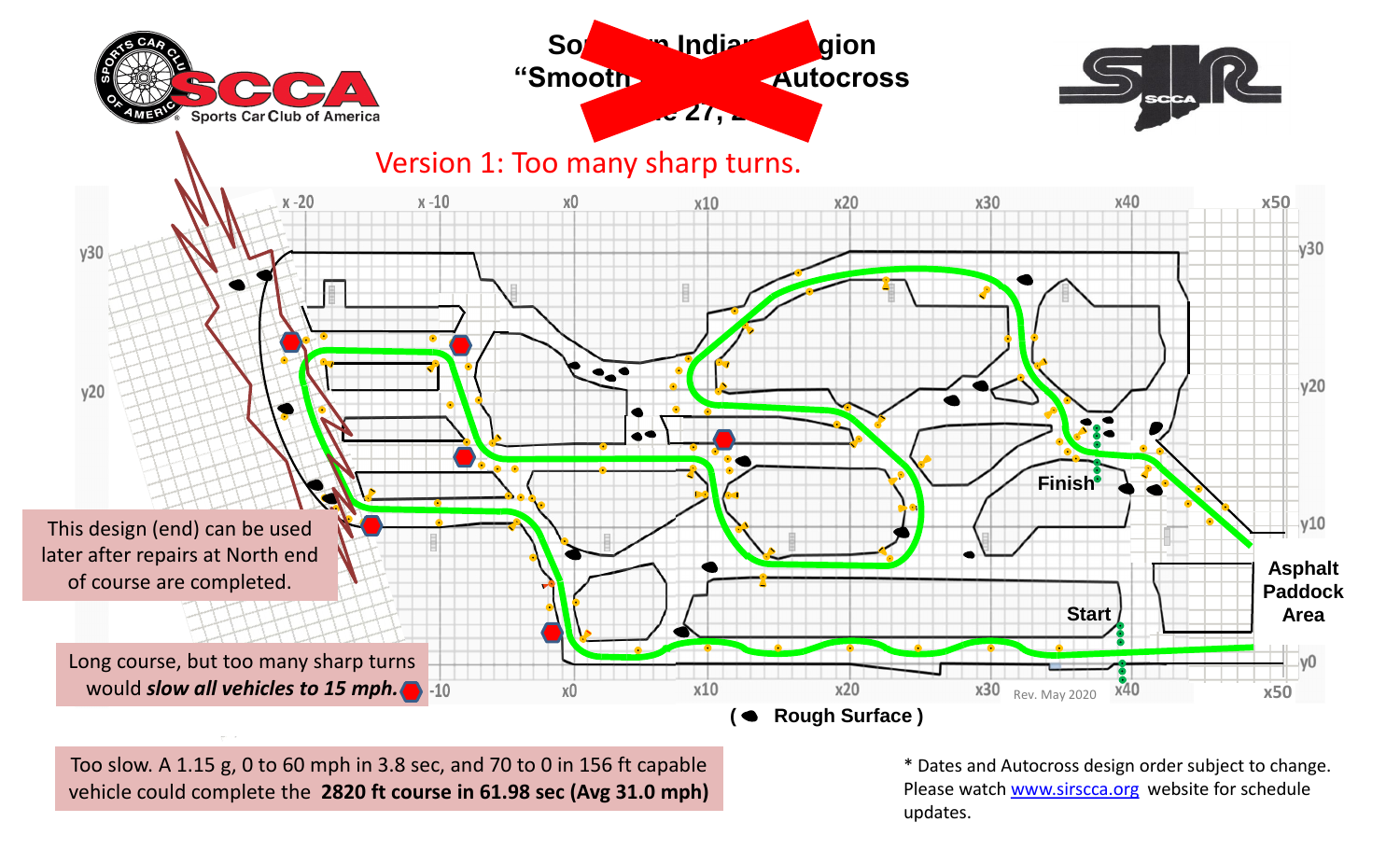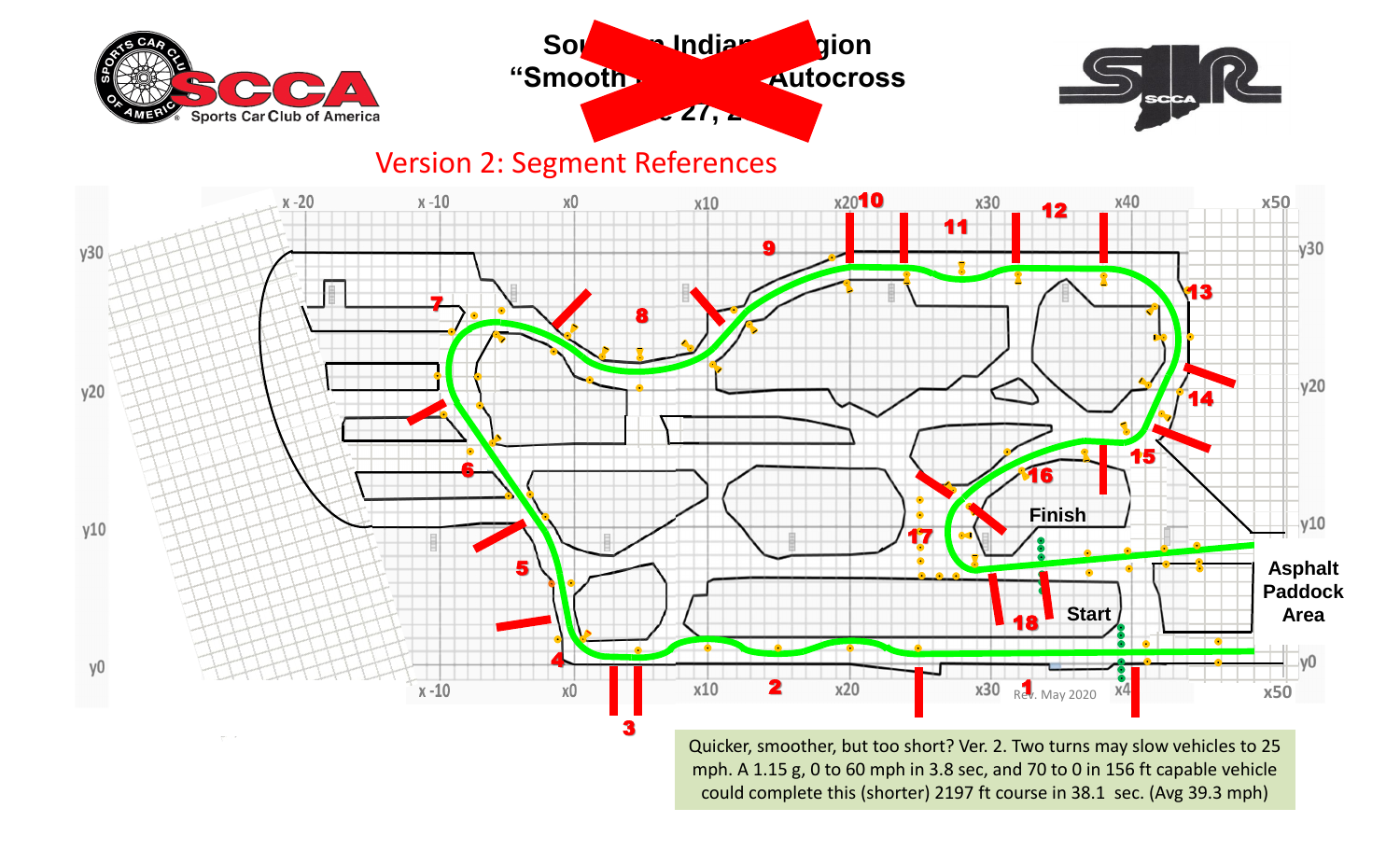

**Southern Indiana Region "Riley's Run" Autocross June 27, 2020 \***





Quicker and smoother Ver. 3. Two turns may slow vehicles to 25 mph. A 1.15 g, 0 to 60 mph in 3.8 sec, and 70 to 0 in 156 ft capable vehicle could complete this (shorter) 2983 ft course in 52.9 sec. (Avg 38.2 mph)

\* Dates and Autocross design order subject to change. Please watch [www.sirscca.org](http://www.sirscca.org/) website for schedule updates.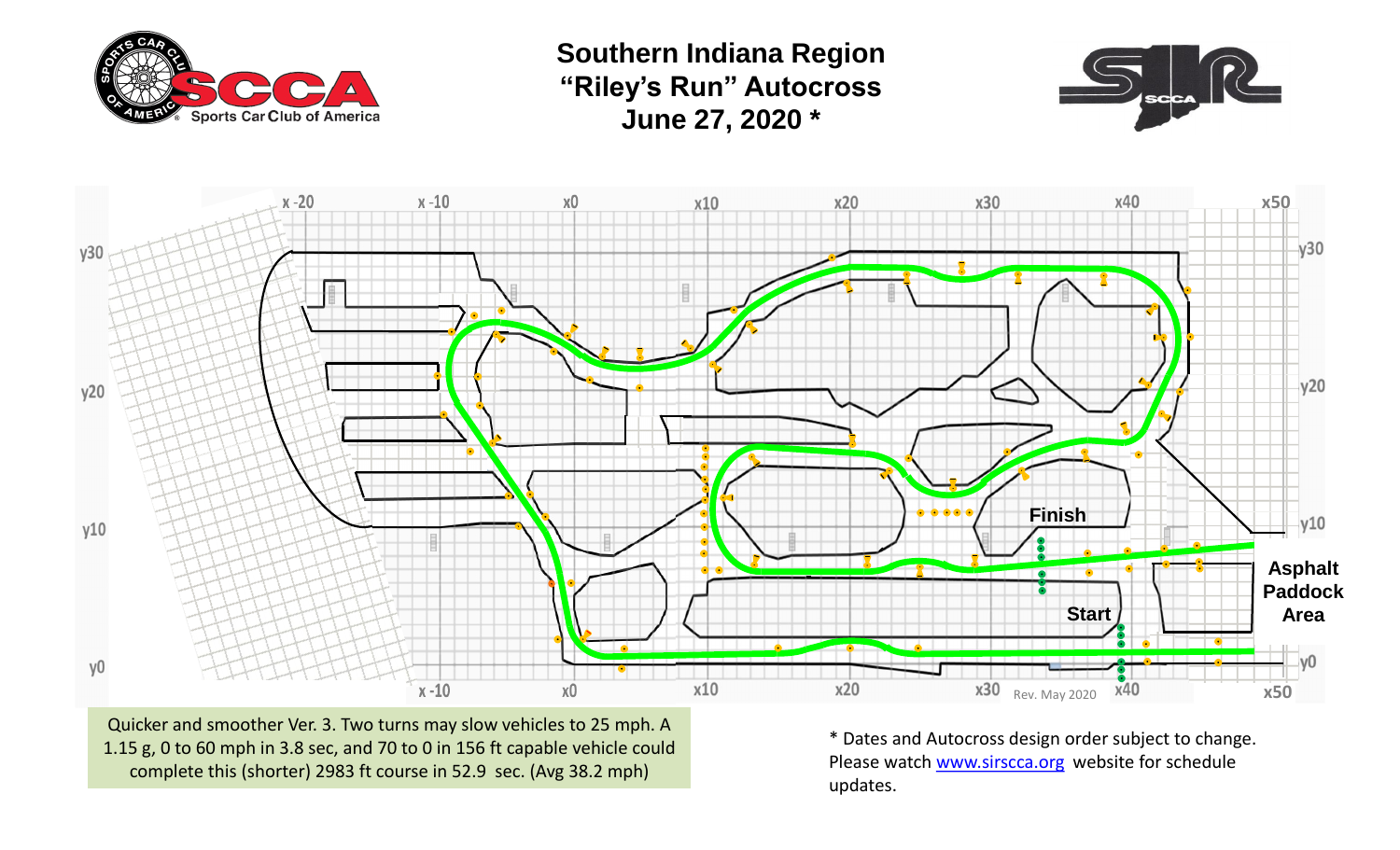

**Southern Indiana Region "Riley's Run Too" Autocross June 28, 2020 \***





Quicker and smoother Ver. 3. Two turns may slow vehicles to 25 mph. A 1.15 g, 0 to 60 mph in 3.8 sec, and 70 to 0 in 156 ft capable vehicle could complete this (shorter) 2983 ft course in 52.9 sec. (Avg 38.2 mph)

\* Dates and Autocross design order subject to change. Please watch [www.sirscca.org](http://www.sirscca.org/) website for schedule updates.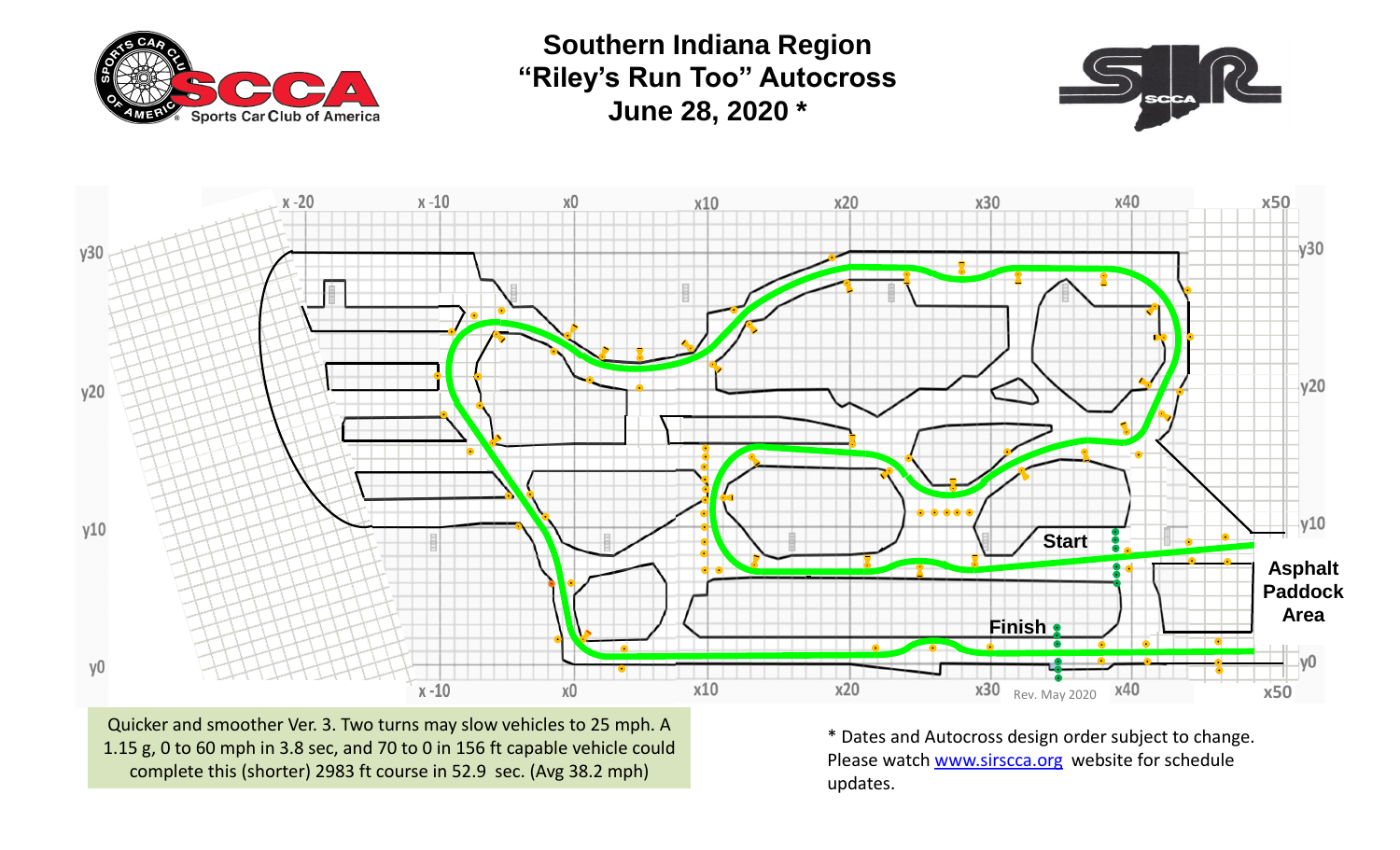

**Southern Indiana Region "Riley's Run" Autocross June 27, 2020 \***





Version 3: Longer and faster while avoiding rough surfaces and sharp turns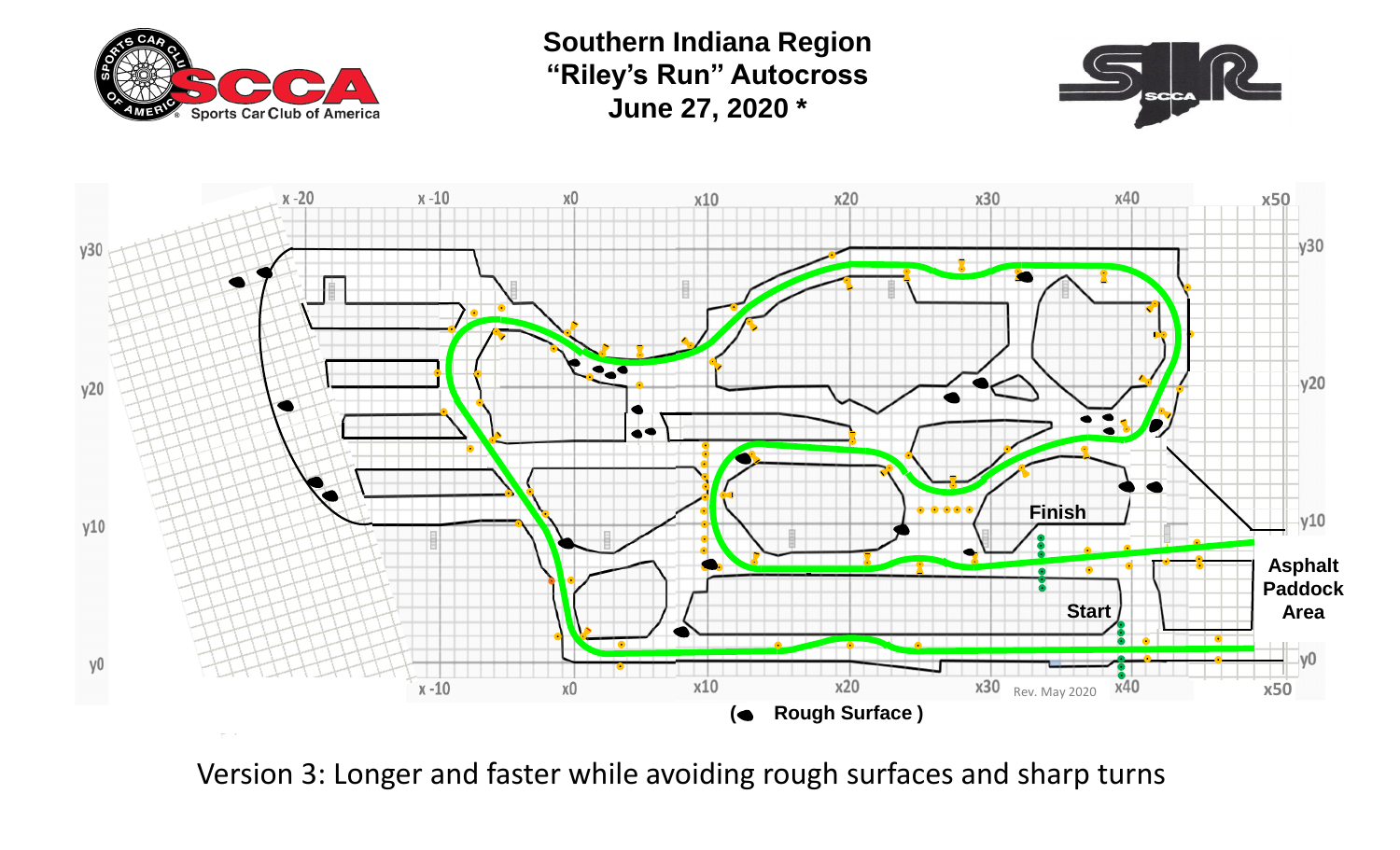

**Southern Indiana Region "Riley's Run" Autocross June 27, 2020 \***



## Version 3: Segment References

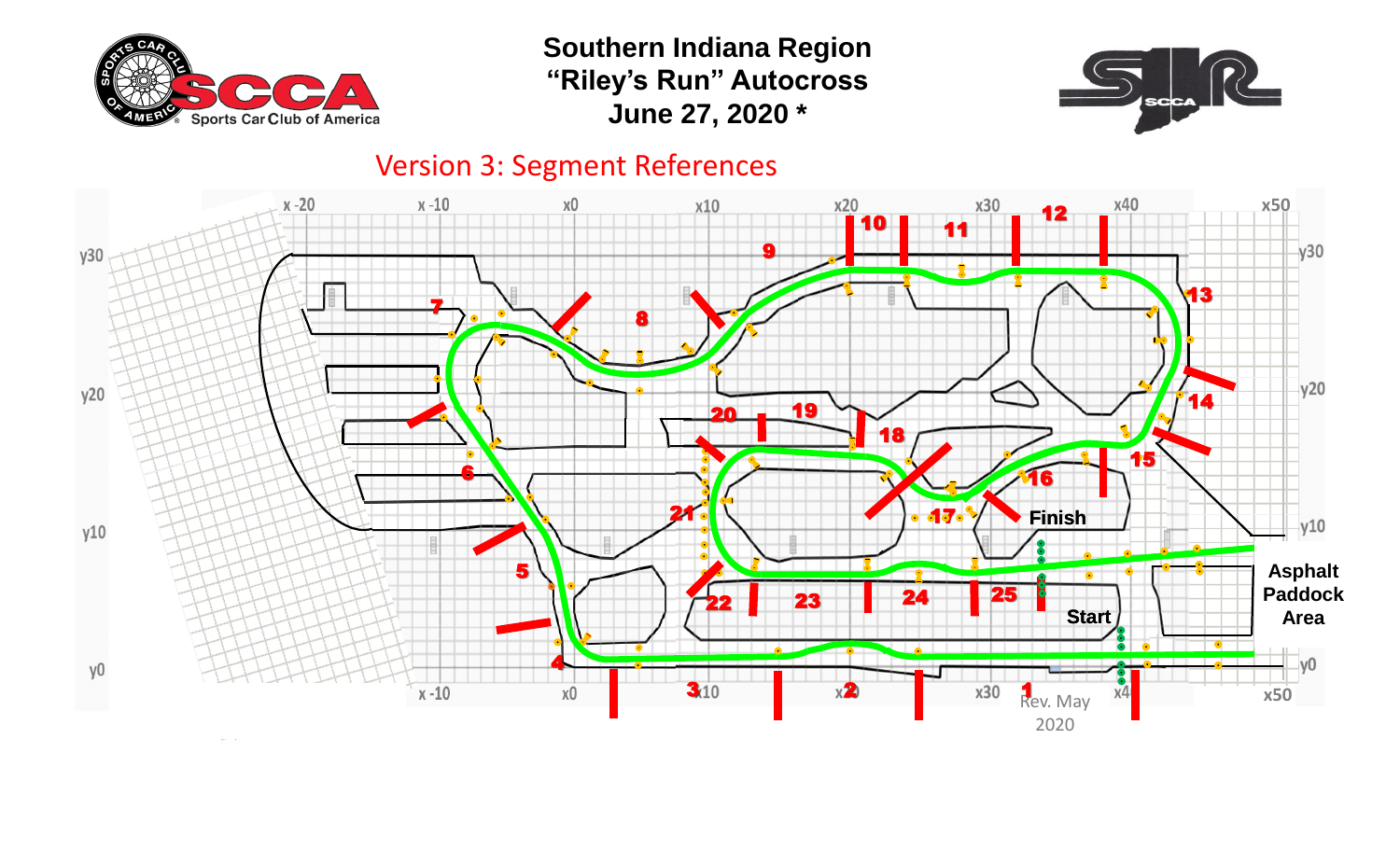| Seg#           |          |     | Segment   Radius   Circumference   Angle |     |        | Length Starting MPH Max MPH End MPH Avg MPH Distance |    |      |        | <b>Time</b> |
|----------------|----------|-----|------------------------------------------|-----|--------|------------------------------------------------------|----|------|--------|-------------|
| $\mathbf{1}$   | Straight |     |                                          |     | 229.00 |                                                      |    |      |        |             |
| 1 Accel        | Straight |     |                                          |     | 167.00 | $\pmb{0}$                                            | 60 | 30.0 | 167.00 | 3.795       |
| 1 Const        | Straight |     |                                          |     | 22.00  | 60                                                   | 60 | 60.0 | 22.00  | 0.250       |
| 1 Brake        | Straight |     |                                          |     | 40.00  | 60                                                   | 46 | 53.0 | 40.00  | 0.515       |
| 2              | Slalom   | 125 |                                          |     | 150.00 | 46                                                   | 46 | 46.0 | 150.00 | 2.223       |
| $\overline{3}$ | Straight |     |                                          |     | 195.00 |                                                      |    |      |        |             |
| 3 Accel        | Straight |     |                                          |     | 118.00 | 46                                                   | 58 | 52.0 | 118.00 | 1.547       |
| 3 Const        | Straight |     |                                          |     | 12.00  | 58                                                   | 58 | 58.0 | 12.00  | 0.141       |
| 3 Brake        | Straight |     |                                          |     | 65.00  | 58                                                   | 35 | 46.5 | 65.00  | 0.953       |
| 4              | Curve    | 70  | 439.6                                    | 60  | 73.27  | 35                                                   | 35 | 35.0 | 73.27  | 1.427       |
| 5 Accel        | Curve    | 210 | 1318.8                                   | 30  | 109.90 | 35                                                   | 50 | 42.5 | 109.90 | 1.763       |
| 6              | Straight |     |                                          |     | 158.00 |                                                      |    |      |        |             |
| 6 Accel        | Straight |     |                                          |     | 90.00  | 50                                                   | 58 | 54.0 | 90.00  | 1.136       |
| 6 Brake        | Straight |     |                                          |     | 68.00  | 58                                                   | 35 | 46.5 | 68.00  | 0.997       |
| $\overline{7}$ | Curve    | 70  | 439.6                                    | 180 | 219.80 | 35                                                   | 35 | 35.0 | 219.80 | 4.282       |
| 8 Accel        | Curve    | 125 | 785                                      | 60  | 130.83 | 35                                                   | 46 | 40.5 | 130.83 | 2.203       |
| 9 Accel        | Curve    | 175 | 1099                                     | 45  | 137.38 | 46                                                   | 55 | 50.5 | 137.38 | 1.855       |
| 10 Brake       | Straight |     |                                          |     | 70.00  | 55                                                   | 41 | 48.0 | 70.00  | 0.994       |
| 11             | Slalom   | 100 |                                          |     | 123.00 | 41                                                   | 41 | 41.0 | 123.00 | 2.045       |
| 12             | Straight |     |                                          |     | 90.00  | 41                                                   | 38 | 39.5 | 90.00  | 1.554       |
| 13 Accel       | Curve    | 85  | 533.8                                    | 120 | 177.93 | 38                                                   | 38 | 38.0 | 177.93 | 3.193       |
| 14 Brake       | Straight |     |                                          |     | 35.00  | 38                                                   | 24 | 31.0 | 35.00  | 0.770       |
| 15             | Curve    | 35  | 219.8                                    | 60  | 36.63  | 24                                                   | 24 | 24.0 | 36.63  | 1.041       |
| 16             | Curve    | 250 | 1570                                     | 45  | 196.25 |                                                      |    |      |        |             |
| 16 Accel       | Curve    | 250 | 1570                                     | 35  | 152.64 | 24                                                   | 42 | 33.0 | 152.64 | 3.154       |
| 16 Brake       | Curve    | 250 | 1570                                     | 10  | 43.61  | 42                                                   | 35 | 38.5 | 43.61  | 0.772       |
| 17             | Curve    | 70  | 439.6                                    | 90  | 109.90 | 35                                                   | 35 | 35.0 | 109.90 | 2.141       |
| 18             | Curve    | 70  | 439.6                                    | 45  | 54.95  | 35                                                   | 35 | 35.0 | 54.95  | 1.070       |
| 19             | Straight |     |                                          |     | 90.00  |                                                      |    |      |        |             |
| 19 Accel       | Straight |     |                                          |     | 50.00  | 35                                                   | 42 | 38.5 | 50.00  | 0.885       |
| 19 Brake       | Straight |     |                                          |     | 40.00  | 42                                                   | 22 | 32.0 | 40.00  | 0.852       |
| 20             | Curve    | 30  | 188.4                                    | 90  | 47.10  | 22                                                   | 22 | 22.0 | 47.10  | 1.460       |
| 21 Accel       | Curve    | 125 | 785                                      | 60  | 130.83 | 22                                                   | 35 | 28.5 | 130.83 | 3.130       |
| 22             | Curve    | 70  | 439.6                                    | 60  | 73.27  | 35                                                   | 35 | 35.0 | 73.27  | 1.427       |
| 23             | Straight |     |                                          |     | 130.00 |                                                      |    |      |        |             |
| 23 Accel       | Straight |     |                                          |     | 110.00 | 35                                                   | 48 | 41.5 | 110.00 | 1.807       |
| 23 Brake       | Straight |     |                                          |     | 20.00  | 48                                                   | 41 | 44.5 | 20.00  | 0.306       |
| 24             | Slalom   | 100 |                                          |     | 130.00 | 41                                                   | 41 | 41.0 | 130.00 | 2.162       |
| 25 Accel       | Straight |     |                                          |     | 70.00  | 41                                                   | 48 | 44.5 | 70.00  | 1.073       |
| 26 Brake       | Straight |     |                                          |     | 80.00  | 48                                                   | 0  | 24.0 |        |             |
|                |          |     |                                          |     |        |                                                      |    |      |        |             |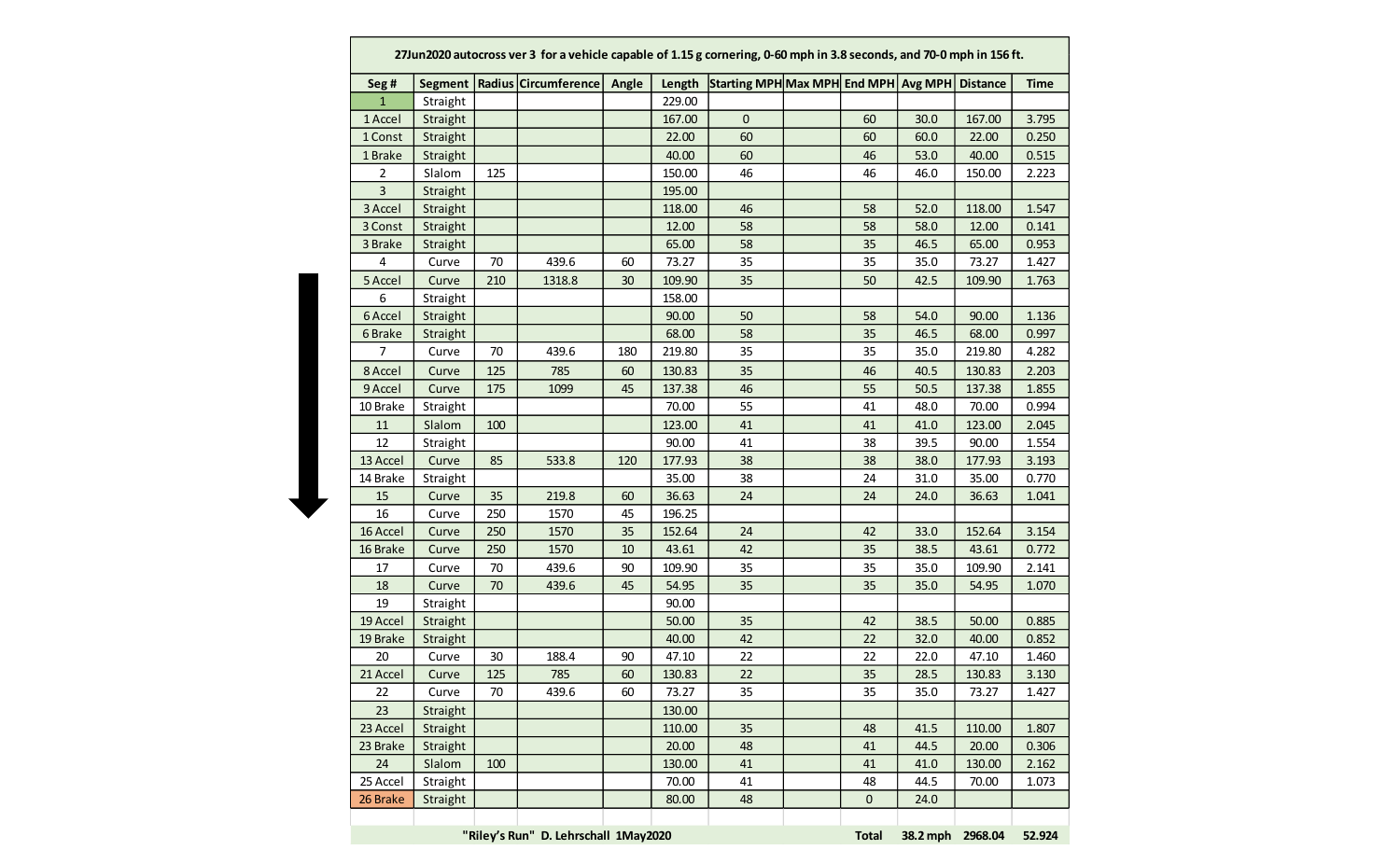| Seg#     | Segment  |        | Radius Circumference | Angle | Length | Starting MPH Max MPH End MPH Avg MPH Distance |    |      |        | <b>Time</b> |
|----------|----------|--------|----------------------|-------|--------|-----------------------------------------------|----|------|--------|-------------|
| 1        | Straight |        |                      |       | 80.00  | 48                                            | 0  |      |        |             |
| 1 Accel  | Straight |        |                      |       | 75.00  | 41                                            | 48 | 44.5 | 75.00  | 1.149       |
| 2        | Slalom   | 100    |                      |       | 125.00 | 41                                            | 41 | 41.0 | 125.00 | 2.079       |
| 3        | Straight |        |                      |       | 200.00 |                                               |    |      |        |             |
| 3 Brake  | Straight |        |                      |       | 50.00  | 53                                            | 41 | 47.0 | 50.00  | 0.725       |
| 3 Accel  | Straight |        |                      |       | 150.00 | 35                                            | 53 | 44.0 | 150.00 | 2.324       |
| 4        | Curve    | $70\,$ | 439.6                | 60    | 73.27  | 35                                            | 35 | 35.0 | 73.27  | 1.427       |
| 5        | Curve    | 210    | 1318.8               | 30    | 109.90 |                                               |    |      |        |             |
| 5 Brake  | Curve    |        |                      |       | 80.00  | 63                                            | 35 | 49.0 | 80.00  | 1.113       |
| 5 Accel  | Curve    |        |                      |       | 30.00  | 58                                            | 63 | 60.5 | 30.00  | 0.338       |
| 6 Accel  | Straight |        |                      |       | 158.00 | 35                                            | 58 | 46.5 | 158.00 | 2.317       |
| 7        | Curve    | 70     | 439.6                | 180   | 219.80 | 35                                            | 35 | 35.0 | 219.80 | 4.282       |
| 8 Brake  | Curve    | 125    | 785                  | 60    | 130.83 | 65                                            | 35 | 50.0 | 130.83 | 1.784       |
| 9 Accel  | Curve    | 175    | 1099                 | 45    | 137.38 | 55                                            | 65 | 60.0 | 137.38 | 1.561       |
| 10       | Straight |        |                      |       | 70.00  | 41                                            | 55 | 48.0 | 70.00  | 0.994       |
| 11       | Slalom   | 100    |                      |       | 123.00 | 41                                            | 41 | 41.0 | 123.00 | 2.045       |
| 12       | Straight |        |                      |       | 90.00  |                                               |    |      |        |             |
| 12 Brake | Straight |        |                      |       | 14.00  | 45                                            | 41 | 43.0 | 14.00  | 0.222       |
| 12 Accel | Straight |        |                      |       | 76.00  | 38                                            | 45 | 41.5 | 76.00  | 1.249       |
| 13 Accel | Curve    | 85     | 533.8                | 120   | 177.93 | 35                                            | 38 | 36.5 | 177.93 | 3.324       |
| 14 Accel | Straight |        |                      |       | 35.00  | 24                                            | 35 | 29.5 | 35.00  | 0.809       |
| 15       | Curve    | 35     | 219.8                | 60    | 36.63  | 24                                            | 24 | 24.0 | 36.63  | 1.041       |
| 16       | Curve    | 250    | 1570                 | 45    | 196.25 |                                               |    |      |        |             |
| 16 Brake | Curve    |        |                      |       | 60.00  | 50                                            | 24 | 37.0 | 60.00  | 1.106       |
| 16 Accel | Curve    |        |                      |       | 136.25 | 35                                            | 50 | 42.5 | 136.25 | 2.186       |
| 17       | Curve    | 70     | 439.6                | 90    | 109.90 | 35                                            | 35 | 35.0 | 109.90 | 2.141       |
| 18       | Curve    | 70     | 439.6                | 45    | 54.95  | 35                                            | 35 | 35.0 | 54.95  | 1.070       |
| 19       | Straight |        |                      |       | 90.00  |                                               |    |      |        |             |
| 19 Brake | Straight |        |                      |       | 18.00  | 42                                            | 35 | 38.5 | 18.00  | 0.319       |
| 19 Accel | Straight |        |                      |       | 72.00  | 22                                            | 42 | 32.0 | 72.00  | 1.534       |
| 20       | Curve    | 30     | 188.4                | 90    | 47.10  | 22                                            | 22 | 22.0 | 47.10  | 1.460       |
| 21       | Curve    | 125    | 785                  | 60    | 130.83 |                                               |    |      |        |             |
| 21 Brake | Curve    |        |                      |       | 55.00  | 45                                            | 22 | 33.5 | 55.00  | 1.119       |
| 21 Accel | Curve    |        |                      |       | 75.83  | 35                                            | 45 | 40.0 | 75.83  | 1.293       |
| 22       | Curve    | 70     | 439.6                | 60    | 73.27  | 35                                            | 35 | 35.0 | 73.27  | 1.427       |
| 23       | Straight |        |                      |       | 130.00 |                                               |    |      |        |             |
| 23 Brake | Straight |        |                      |       | 45.00  | 50                                            | 35 | 42.5 | 45.00  | 0.722       |
| 23Accel  | Straight |        |                      |       | 85.00  | 41                                            | 50 | 45.5 | 85.00  | 1.274       |
| 24       | Slalom   | 100    |                      |       | 130.00 | 41                                            | 41 | 41.0 | 130.00 | 2.162       |
| 25       | Straight |        |                      |       | 150.00 |                                               |    |      |        |             |
| 25 Brake | Straight |        |                      |       | 35.00  | 52                                            | 41 | 46.5 | 35.00  | 0.513       |
| 25 Accel | Straight |        |                      |       | 115.00 | $\mathbf{0}$                                  | 52 | 26.0 | 115.00 |             |
|          |          |        |                      |       |        |                                               |    |      |        | 3.016       |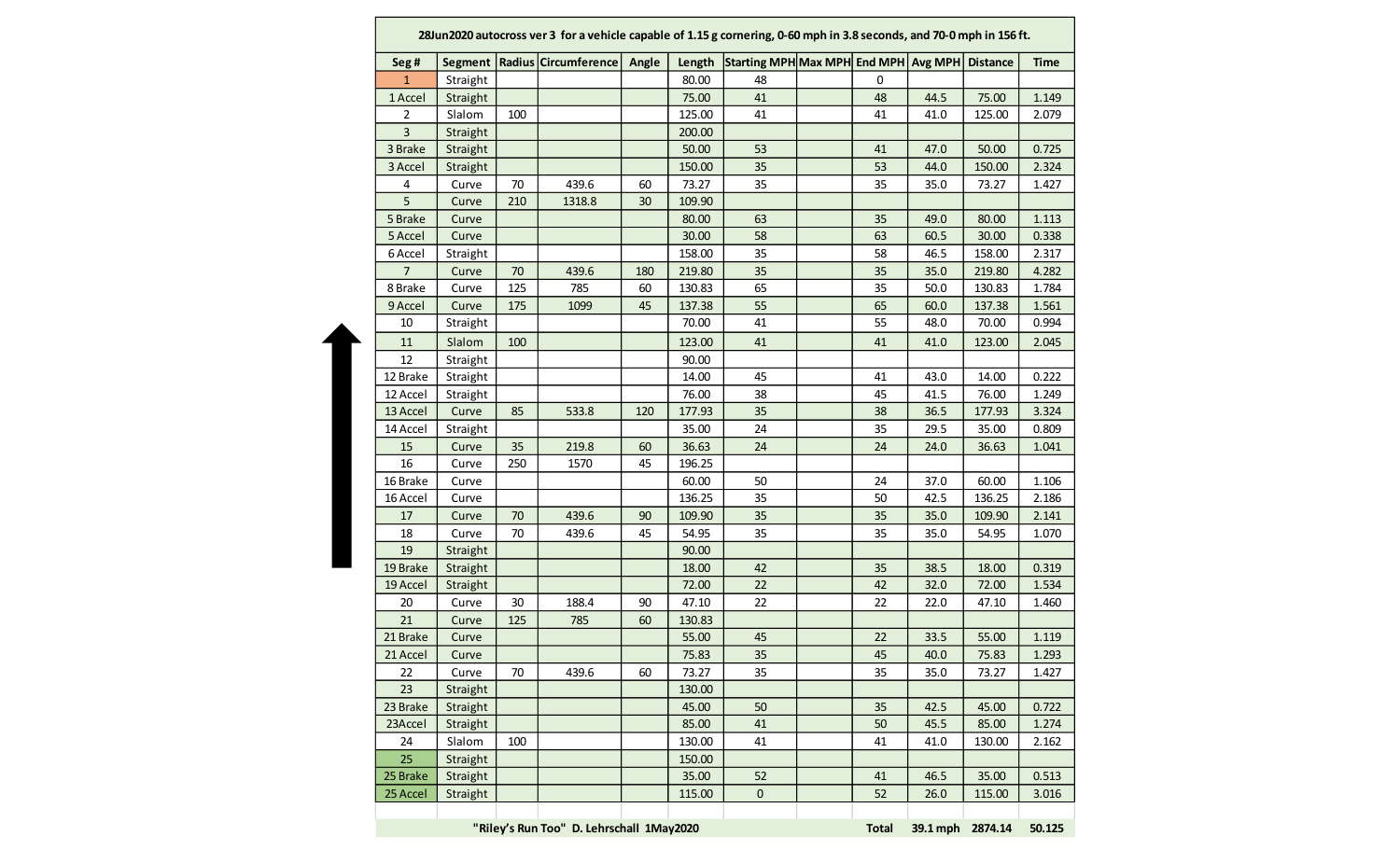Time and distance estimates are derived or extrapolated from tables I created using Car and Driver vehicle performance test data for my vehicle and GPS g-force data.

| Car and Driver 12Apr2018            |                    |         |          |                 |  |  |  |
|-------------------------------------|--------------------|---------|----------|-----------------|--|--|--|
| 2018 Mustang GT 5.0 PP1 10-spd Auto |                    |         |          |                 |  |  |  |
| <b>Braking:</b>                     |                    |         |          |                 |  |  |  |
| <b>Acceleration:</b>                | $0 - 30 1.7$ sec   |         |          |                 |  |  |  |
|                                     | $0 - 40 2.4$ sec   |         |          |                 |  |  |  |
|                                     | $0 - 50 - 3.0$ sec |         |          |                 |  |  |  |
|                                     | $0 - 60$ 3.8 sec   |         |          |                 |  |  |  |
|                                     | 0 - 70 4.8 sec     |         |          |                 |  |  |  |
|                                     | $0 - 80$ 5.8 sec   |         |          |                 |  |  |  |
|                                     |                    |         |          |                 |  |  |  |
|                                     | 30 - 50 2.5 sec    |         |          |                 |  |  |  |
|                                     | 50 - 70 2.9 sec    |         |          |                 |  |  |  |
|                                     |                    |         |          |                 |  |  |  |
|                                     |                    |         |          |                 |  |  |  |
| Change (start)                      | Avg MPH            | Avg FPS | Avg SPF  | <b>Reg Feet</b> |  |  |  |
| $0 - 30 1.7$ sec                    | 15                 | 22.0    | 0.045455 | 37.4            |  |  |  |
| $0 - 40 2.4$ sec                    | 20                 | 29.3    | 0.034091 | 70.4            |  |  |  |
| $0 - 50 - 3.0$ sec                  | 25                 | 36.7    | 0.027273 | 110.0           |  |  |  |
| $0 - 60$ 3.8 sec                    | 30                 | 44.0    | 0.022727 | 167.2           |  |  |  |
| $0 - 70 - 4.8$ sec                  | 35                 | 51.3    | 0.019481 | 246.4           |  |  |  |
| $0 - 80$ 5.8 sec                    | 40                 | 58.7    | 0.017045 | 340.3           |  |  |  |
|                                     |                    |         |          |                 |  |  |  |
| 70 - 0 156 feet                     | 35                 | 51.3    | 0.019481 | 156.0           |  |  |  |
|                                     |                    |         |          |                 |  |  |  |
| $5 - 60$ 4.6 sec                    | 32.5               | 47.7    | 0.020979 | 219.3           |  |  |  |
| 30 - 50 2.5 sec                     | 40                 | 58.7    | 0.017045 | 146.7           |  |  |  |
| 50 - 70 2.9 sec                     | 60                 | 88.0    | 0.011364 | 255.2           |  |  |  |

Math-based Process:

1) Develop a preliminary path strategy

2) Breakdown that course path into individual elements

3) Estimate each turn or curve radius measure

4) (My) Suggested estimates of driven slalom radii are 100 ft for 3 cones at 45-ft intervals and 125 ft for 3 cones at 60 ft

5) Note each element's speed limits based upon vehicle's turn (g-force) capability. – Ref: SCCA Solo Rules Section 2.2

6) Estimate the length of straight sections joining these curved elements.

7) Record each straight's beginning speed based upon the limiting speed of the linked, preceding element. Record the ending speed based upon the limiting speed of the linked, following element.

8) Determine\* the "optimum" straight elements' and longer curve speed strategies:

a) Increasing

b) Increasing then decreasing

c) Increasing, held constant (?), then decreasing

d) Decreasing

\*Each element's range is defined by it's connecting elements.

9) Adjust path strategy and repeat

Example A:

## Given:

a) A vehicle with a 1.15 g cornering capability, 0-60 mph in 3.8 seconds, and 70-0 in 156 feet

b) Seg 4 a 90-degree, 80-foot radius / Seg 5 a 300 foot straight / Seg 6 a 90-degree, 40-foot radius

SCCA Solo Rules Section 2.2: Seg 4 = 37 mph max / Seg 6 = 26 mph max **35-55 mph: 165 ft 2.50 sec**

| Y <sub>2</sub> MPH | <b>Avg MPH</b> | <b>Avg FPS</b> | X1 Sec | X <sub>2</sub> Sec | <b>Time</b> | <b>Req Feet</b> |
|--------------------|----------------|----------------|--------|--------------------|-------------|-----------------|
| 40                 | 37.5           | 55.0           | 0.625  | 1.250              | 0.625       | 34.4            |
| 45                 | 40             | 58.7           | 0.625  | 1.875              | 1.250       | 73.3            |
| 50                 | 42.5           | 62.3           | 0.625  | 2.500              | 1.875       | 116.9           |
| 55                 | 45             | 66.0           | 0.625  | 3.125              | 2.500       | 165.0           |
| 60                 | 47.5           | 69.7           | 0.625  | 3.750              | 3.125       | 217.7           |
| Y2 MPH             | <b>Avg MPH</b> | <b>Avg FPS</b> | X1 Sec | X <sub>2</sub> Sec | <b>Time</b> | <b>Req Feet</b> |
| 55                 | 57.5           | 84.3           | 0.434  | 0.651              | 0.217       | 18.3            |
| 50                 | 52.5           | 77.0           | 0.651  | 0.868              | 0.217       | 16.7            |
| 45                 | 47.5           | 69.7           | 0.868  | 1.085              | 0.217       | 15.1            |
| 40                 | 42.5           | 62.3           | 1.085  | 1.302              | 0.217       | 13.5            |
| 35                 | 37.5           | 55.0           | 1.302  | 1.519              | 0.217       | 11.9            |
| 30                 | 32.5           | 47.7           | 1.519  | 1.737              | 0.217       | 10.3            |
| 25                 | 27.5           | 40.3           | 1.737  | 1.954              | 0.217       | 8.8             |
|                    |                |                |        |                    |             |                 |

**35-60 mph: 218 ft 3.125 sec (20 mph = 165 ft & 25 mph = 218ft 8.25 ft/mph & 8.72 ft/mph) 37-61 mph: 218 ft -(3x8.5 ft + 8.72 ft)= 201 ft 55-25 mph: 76.4 ft 1.3 sec 60-25 mph: 94.7 ft 1.5 sec \*\* 65-25 mph: 114.6 ft 1.7 sec \*\* 61-26 mph = 60-25 mph: 94.7 ft 201 ft + 94.7 ft = 295.7 ft < 300 ft**

**Seg 5: 37 mph to 61 mph brake at 201 ft to 26 mph**